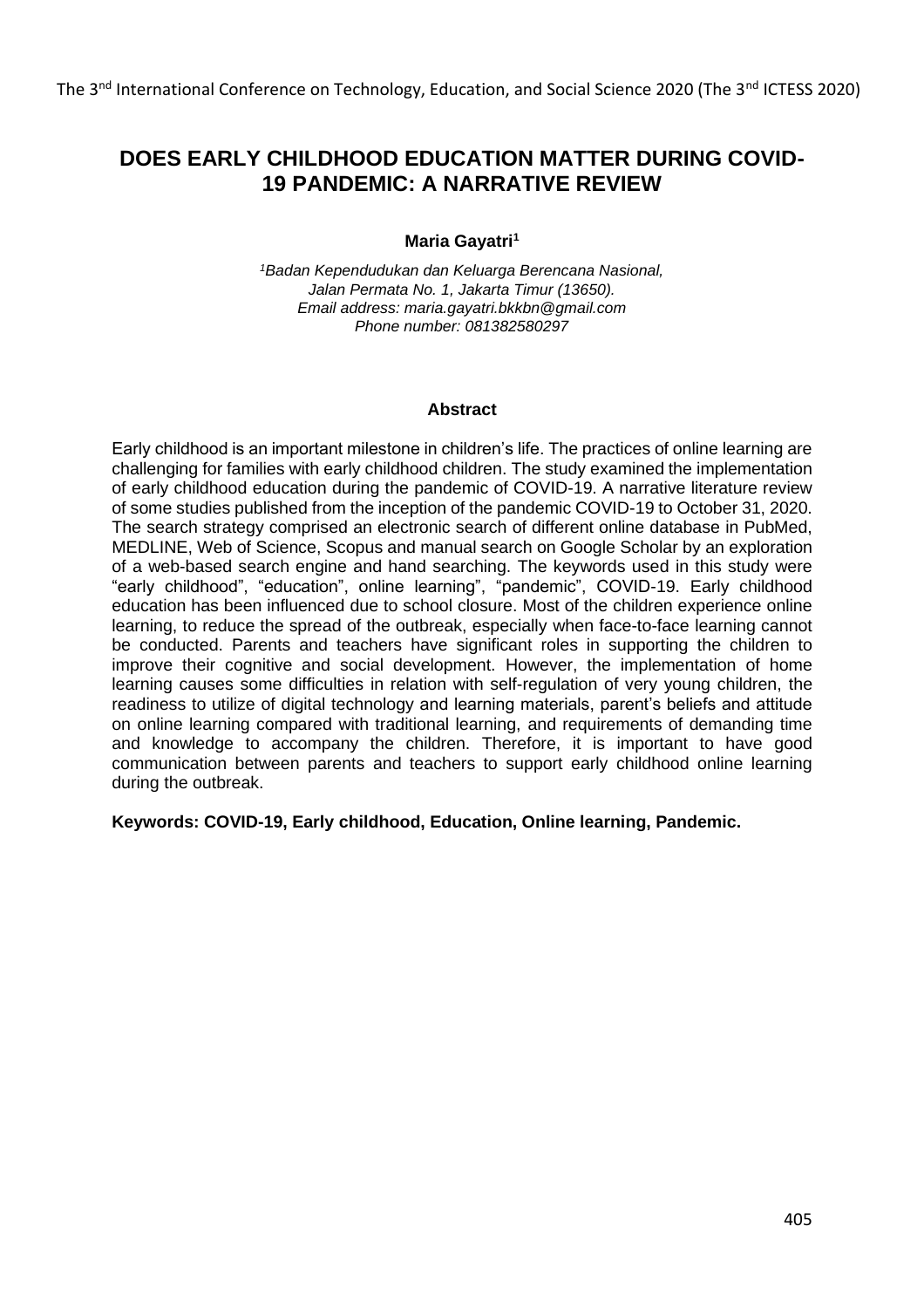The 3<sup>nd</sup> International Conference on Technology, Education, and Social Science 2020 (The 3<sup>nd</sup> ICTESS 2020)

## **1. Introduction**

Since March 2020, the World Health Organization (WHO) has declared the pandemic of the novel coronavirus, known as COVID-19 as a global pandemic. President of Indonesia, Mr. Joko Widodo, suggested people to work from home, school from home and worship at home, since March 16, 2020, to slow down spread of coronavirus. School-age population have been impacted by the school closure, including those in early childhood. Children can not have daily social interactions and activities with their teachers and friends due to the school closures.

The outbreak has changed young children's routines. They should stay at home. Schools are closed and playdates are cancelled. Daily physical activities among children have changed. Spending time for games, sports, study, and play with friends in the parks, school, playgrounds, and gardens becomes limited due to school closure and physical distancing. It is suggested that home is the safest place for children during pandemic.

Early childhood is an important milestone in children's life. However, due to school closure, many education systems move from traditional face-to-face learning to online learning to ensure the class meeting still continue during the outbreak (Organisation for Economic Co-operation and Development (OECD), 2020). Online learning is a platform of learning that many schools adopted during the pandemic. The practices of online learning are challenging for families with early childhood children. The study examined the implementation of early childhood education during the pandemic of COVID-19.

## **2. Literature Review**

Since March until nowadays, due to the coronavirus (COVID-19) pandemic, almost in all provinces and districts in Indonesia had to close all school including child care, playgroup, and kindergarten. The education system moved from face-to-face to online learning. An educational method that provides access to the internet is called as online learning (Kim, 2020). Online learning can make the learning system more flexible, timetable and available and also reduce the educational barriers because of geographical location. To achieve the target, online learning needs different learning teaching and strategies from those used in traditional learning. For some lessons that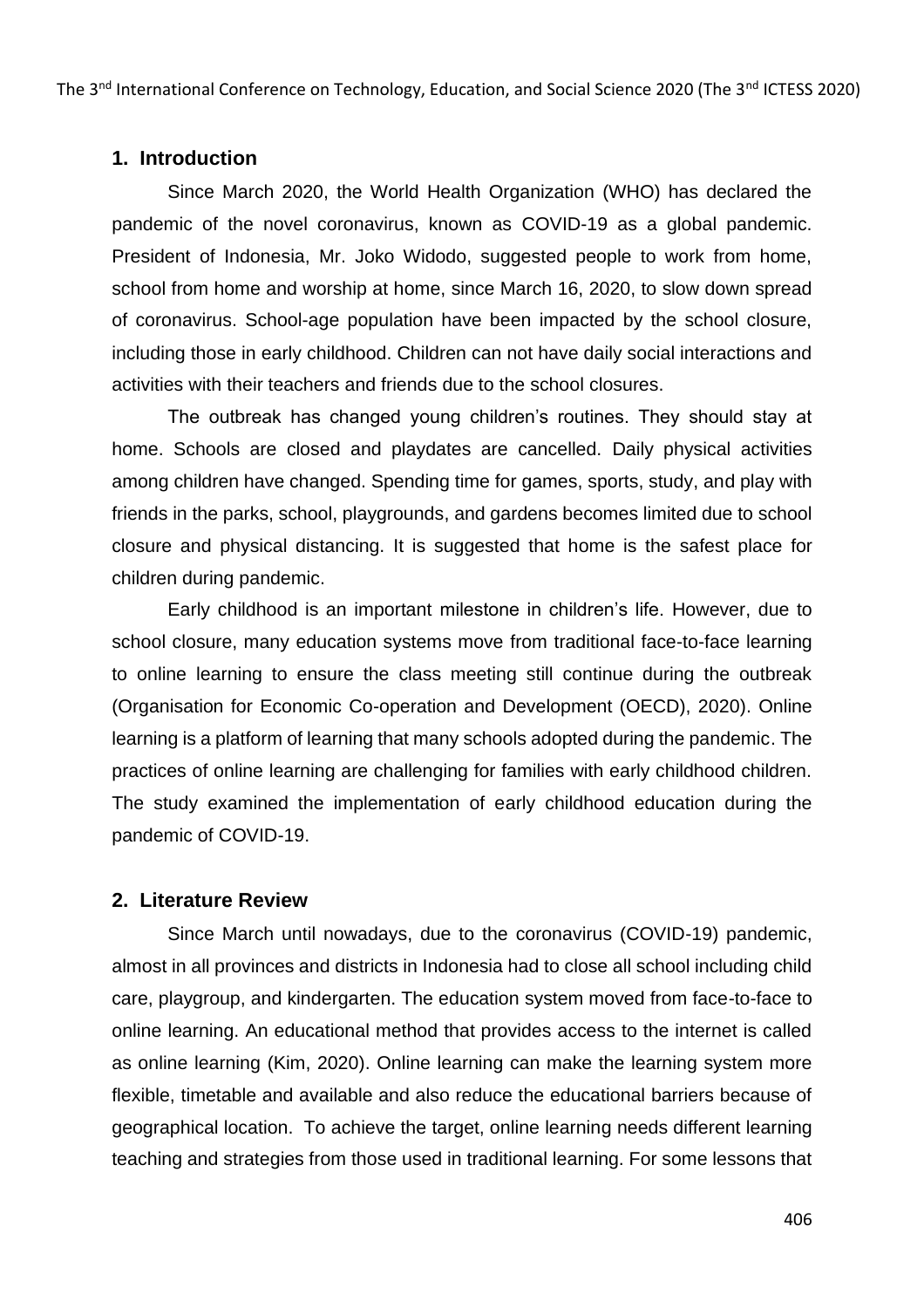need practice such as practicum courses, video observation is one method that suggested as an alternative for student teaching (Kim, 2020).

Moving from traditional education to online virtual classroom is not easy in the beginning, especially in the developing countries where the infrastructure is not well prepared in the whole country. In the remote areas, slum areas or rural areas where the internet connection is limited and many low-income families lived, online learning becomes difficult to achieved. The inequality to access technology still occurred in Indonesia which makes some students become vulnerable because they facing the barriers of education (Azzahra, 2020). Digital technology such as smartphones, tablets, laptops, and the internet connection is needed as a key support equipment in online learning.

There are some advantages of implementing online learning such as quick and efficient delivery of courses through geographical and time constraints, flexible, convenient, increased accessibility and interest for non-traditional students, increased participation rates, and cost-effective (Heirdsfield, Davis, Lennox, Walker, & Zhang, 2007; Kim, 2020). However, there are some drawbacks of online learning for young children such as depend on the technological abilities of students and teachers, need parent/adult guidance, need more interactive methods to make young children focused in online learning (Kim, 2020). A study in Jordan reveals there are four barriers of distance learning during the pandemic: 1) Personal barriers which included lack of training and support, lack of technical expertise, inadequate communication and lack of qualifications; 2) Technical barriers which included insufficient investment and maintenance and poor connectivity; 3) Logistical barriers which included difficulties when using distance learning, lack of student preparedness, dissatisfaction with distance learning modality and inability of distance learning to meet student's needs; and 4) Financial barriers which included inability to buy technology and inability to pay for internet services (Abuhammad, 2020).

## **3. Research Methods**

This study was a narrative review study, in which literature in English language was evaluated using electronic search strategy of different database in PubMed, MEDLINE, Web of Science, Scopus, and manual search on Google Scholar.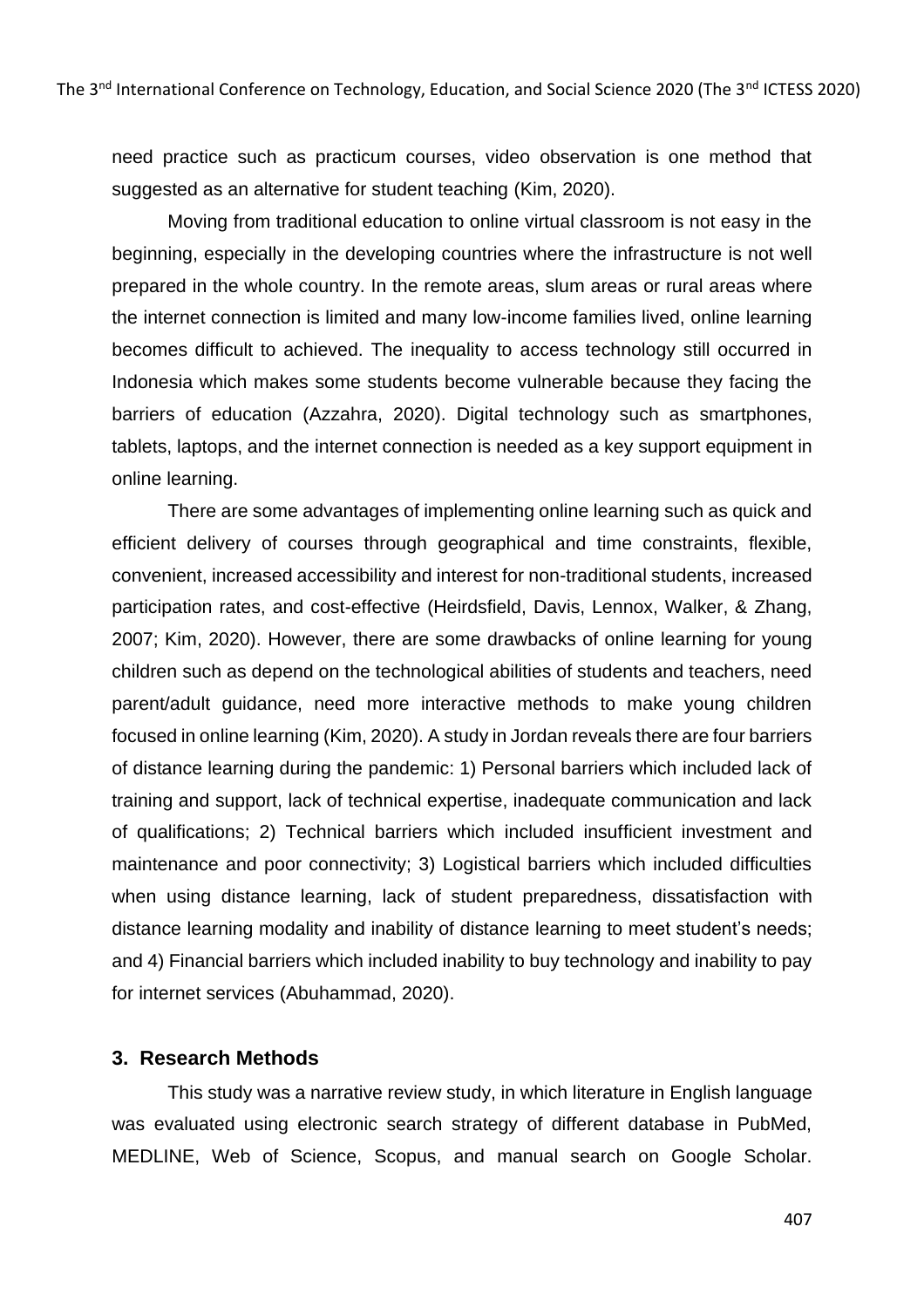Searching in databases was used by exploring of a web-based engine and hand searching using key words of "early childhood", "education", "online learning", "pandemic", "home learning", "home schooling", "outbreak", and "COVID-19". The keywords were chosen for evaluation in PubMed database accordance with the Medical Subject Headings (MeSH) system. In a hierarchy called a tree, MeSH concepts are grouped, with more specific concepts arranged under wider forms (Ecker & Skelly, 2010). The use of MeSH terms expands the search strategy and optimizes it (Ecker & Skelly, 2010). The articles included in the study were research on the process, factors and outcome related with early childhood education during the pandemic COVID-19 that published from the inception of the pandemic COVID-19 to October 31, 2020.

About 68 paper abstracts were selected and reviewed in term of the inclusion and exclusion criteria in the beginning evaluation of the article titles. Based on the criteria, there were 15 articles were appropriate to be further reviewed. In the next phase, Author prepared the full paper of each article's title. Author tried to find the full text article through various databased. However, if the full text could not be found, Author tried to send a request of full article to the correspondence author's email directly. Only studies which fulfilled the inclusion and exclusion criteria and found the full text would be extracted and included in the study. The articles were classified based on scientific content.

## **4. Result and discussion**

## **4.1. Early Childhood education**

In the digital era, early childhood are familiar with touchscreen technologies with internet connection (Kim, 2020). Early childhood education focuses on learning by playing, interacting and exploring by using various languages, their body interaction and movement for communication (OMEP Executive Commitee, 2020). Early childhood education involves multifunctional activities can build young children's emotional and affective relationship. Therefore, gesture, physical contact, body language, facial expression, dynamic movement, outdoor playground, or hugs are needed for children learning system.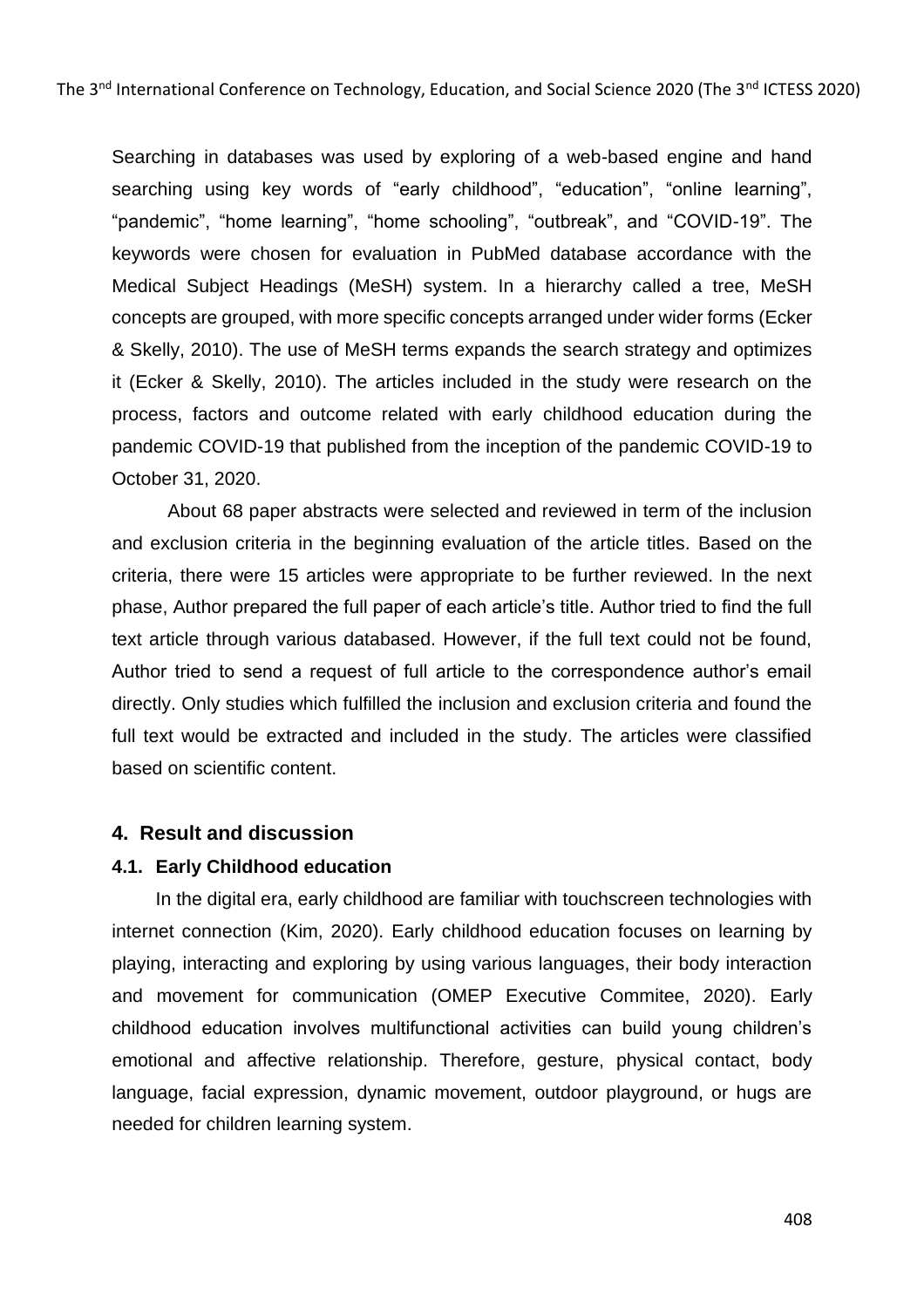During the pandemic, there are some changes in daily activities such as less physical active time, sleep later at night or irregular sleep schedule, spend more time for sedentary and screen time which increased risk of exposed by unsafe and inappropriate substances, favorable diets disturbance, increase risk of obesity, and language delay (Guan et al., 2020; Lau & Lee, 2020; Wang, Zhang, Zhao, Zhang, & Jiang, 2020). Physical activities went down by 59%, time watching television increased by 66%, time playing video games increased by 35% and screen time increased by 81% during April 2020 when the pandemic occurred (Guan et al., 2020).

Home confinement has caused potential physical and mental health problems such as weight gain, stress, frustration, boredom, lack in-person contact (Wang et al., 2020). Guidelines of learning system for early childhood should be clear and easy to understand in achieving the educational requirements and promoting healthy lifestyle, so it is not overburden the pupils (Wang et al., 2020). However, isolation or confinement may also increase a risk of domestic violence (Yoshikawa et al., 2020)

## **4.2. Challenges of online learning**

School closures significantly reduce the transmission of the virus. Most of the children experience online learning, to reduce the spread of the outbreak, especially when face-to-face learning cannot be conducted. Online learning is an important learning system during pandemic. By online learning, the educational contents and materials can be delivered. Moreover, young children can meet and interact with their teachers and friends. Stimulating activities among young children can be developed through online learning.

The implementation of home learning has challenged families with young age children. Some potential challenges are occurred during home learning in relation with self-regulation of very young children, remaining focused and concentrated during online learning, the readiness to utilize of digital technology and learning materials, parent's positive beliefs and attitude on online learning compared with traditional learning, motivation to be active and interactive during online learning, accessibility, quality of preschool program, and requirements of demanding time and knowledge to accompany the children (Dias, Almodóvar, Atiles, Vargas, & Zúñiga León, 2020; Dong, Cao, & Li, 2020; Organisation for Economic Co-operation and Development (OECD),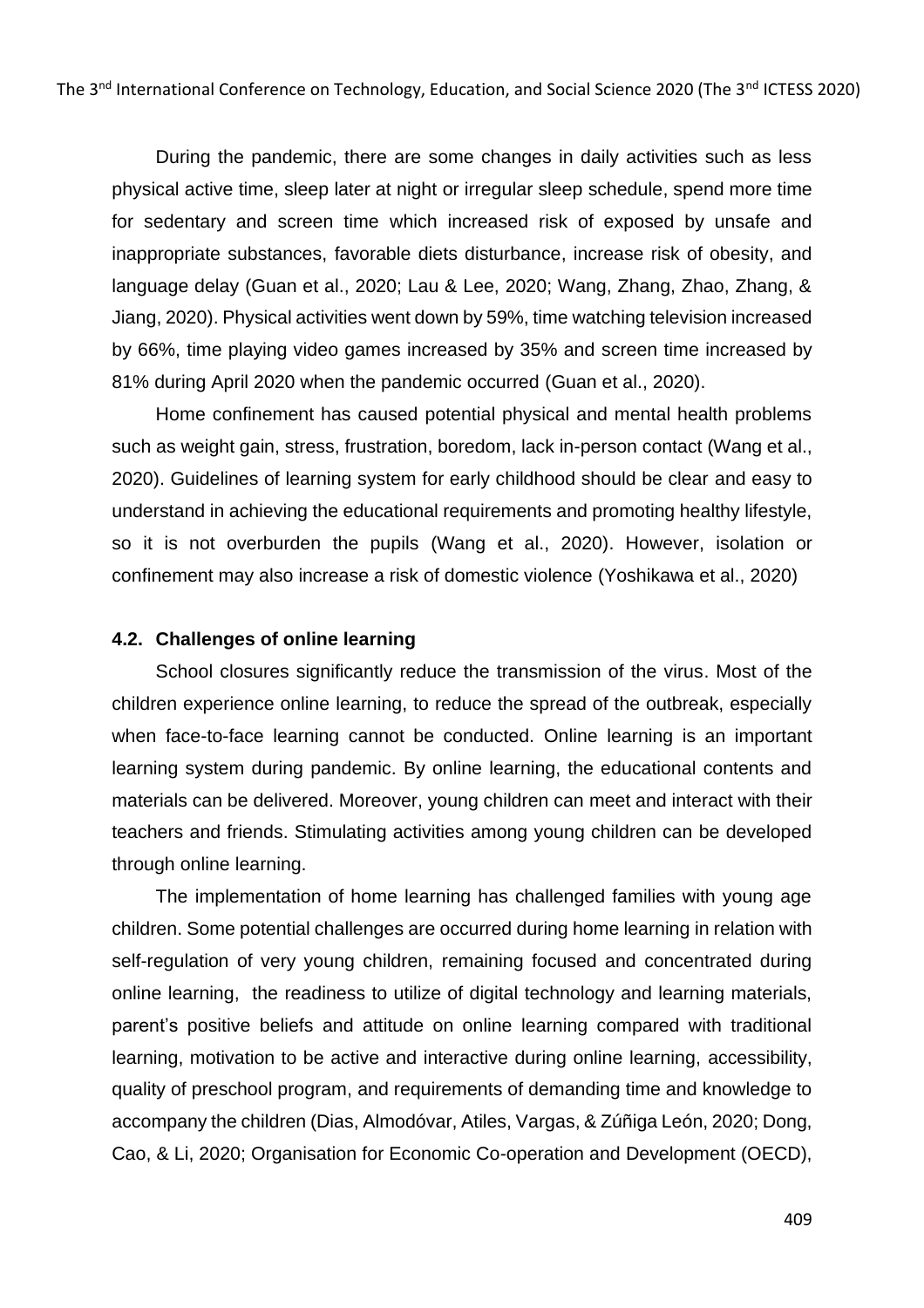2020). Young children may not have technological abilities like adults such as typing some words, sharing files or uploading the assignments, but they can utilize the simple technology such as mute the microphone, turn on the camera or leave form the meeting.

There are three phases which need to be enhance in the process of home learning: planning, implementation and reflection (Kim, 2020). In the planning session, teachers should prepare the syllabus, materials, online learning tools and virtual instruments to support the process of teaching class through online. During the implementations, teachers should have a good communication with the parents by sending emails to inform the preparedness needed for learning process and ensure the timetable of each class. Then, teachers should create an interactive and creative class to encourage physical and cognitive development for early childhood. In the reflection session, teachers ask their student to share the insight and reflections of the lesson and experience during online learning (Kim, 2020).

Online learning for very young children have led to some difficulties such as the lack of focus and interest of early childhood, the interruption from other family members during the virtual meeting, and limited resources and materials for online learning (Lau & Lee, 2020). As preschool students, it is difficult for young children to keep concentrated during online learning. Children's behaviors such as jumping on the chair, rolling on the floor or bringing their pets or toys to online class are unavoidable during the virtual class (Pramling Samuelsson, Wagner, & Eriksen Ødegaard, 2020). Therefore, teacher's and parent's cooperation are needed to create the class more conducive.

A study in China reveals that parents of young children appear to oppose the online learning due to the limitations of online learning, the insufficient self-regulation of young children, and parent's lack of time and technical expertise to facilitate online learning (Dong et al., 2020). Furthermore, there are some parent's negative believe of online learning such as less effective when online learning compared with traditional learning, probability lead to vision problems such as myopia among early childhood because increasing of screen time, and limited physical activities especially for children who addicted with gadgets during stay at home (Dong et al., 2020; Lau & Lee, 2020). A study in Sweden shows that parents see preschool as a secure place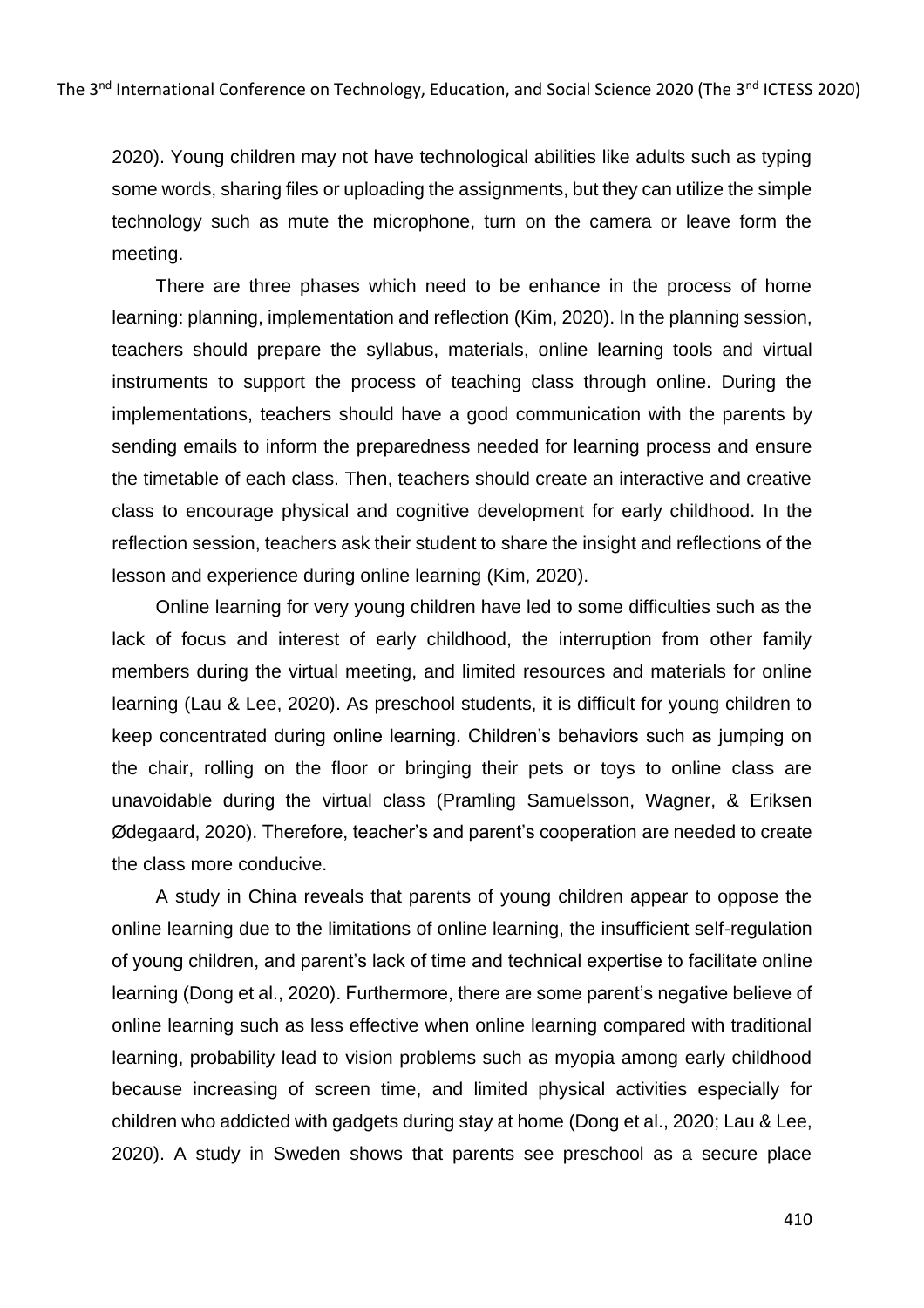including how the workers minimize the potential risks from highly contagious virus in school (Pramling Samuelsson et al., 2020).

In Indonesia's online learning, unequal access to the internet connection, the inequality in in teacher qualifications and education quality and also the limited ICT skills are becoming a barrier especially during the COVID-19 Pandemic (Azzahra, 2020). Teachers need to equip with knowledge to use and deliver the lessons by using ICT because it is not easy to deliver lessons for early childhood with online learning.

#### **4.3. Teachers' and Families' support**

Besides the students, the teachers also need capacity building to use Information and Communication Technology (ICT) effectively in their teaching then practice it in facilitating their students to enhance the learning process. Capability to handle online learning by develop teacher's presentation skills, skills to make children stay focused and interacting are needed by teachers to accomplish the online learning goals.

Open communication need to be developed between children, their parents and teachers to help the young children is they have any physical and psychological problems during online learning and home confinement (Wang et al., 2020). Good and intense communication between parents and teachers are needed to achieve the online learning goals. Parental emotional support and teachers enthusiasm towards online learning are associated with learning attitudes such as pupil's self-efficacy, ambitious learning goals, enjoyment of reading and motivation to master tasks (Organisation for Economic Co-operation and Development (OECD), 2020). Parents and teachers have significant roles in supporting the children to improve their cognitive, social and emotional development.

As can be known, the outbreak has changed the way of living including social life such as isolation, psychological distress, substantial economic distress, depression, restricted travel and also domestic violence (Campbell, 2020; Patrick et al., 2020). The changes, difficulties, and hardship caused by the outbreak, have made some parents to be resistant to the process of digital and online learning for early childhood. Nowadays, parents should focus not only on their daily routine but also in assisting their children during online learning. Parental guidance plays an important role for early childhood online learning (Lau & Lee, 2020). As adults, parents should help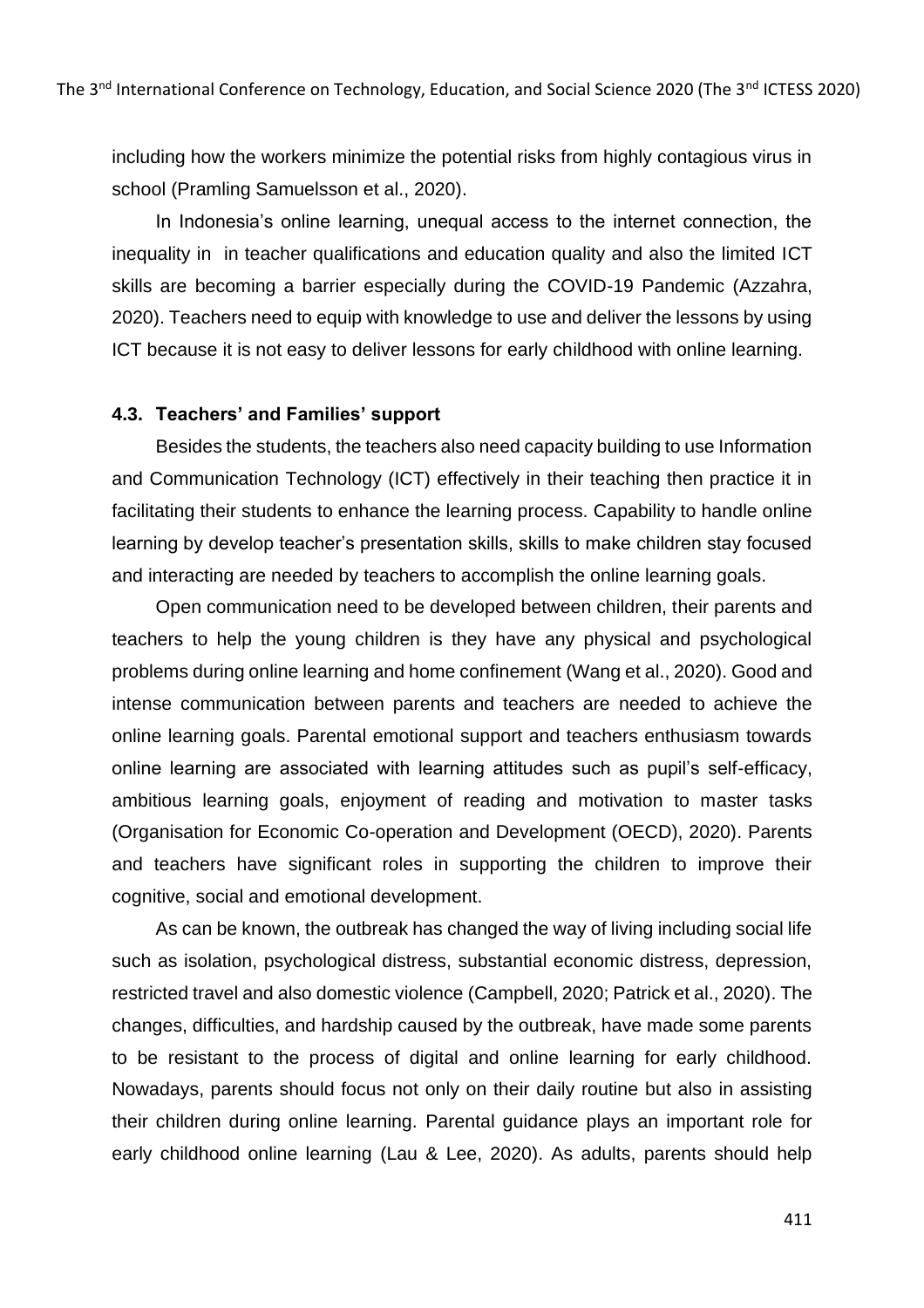young children to prepare the material, guide them to be in touch with technology, translate the lessons from their teachers, support their children to do worksheet or homework and also to submit the assignments through student's email.

During the pandemic, parents not only need a good parenting skill but also need a good capability of education to accompany and support their children in online learning (Abuhammad, 2020; Lau & Lee, 2020; Wang et al., 2020). Parents need to monitor their child's performance and guide their children to build self-discipline during stay at home. During the isolation, parents and children have more time to meet and do some activities together, such as doing domestic works together, so the family bonds and children's self-skills can be strengthened.

Parents and teachers should encourage healthy movement behaviors among children (Guan et al., 2020). This is important because 1) home confinement may related with increasing risk of vitamin D deficiency, mental health problems, and myopia, 2) physical activities may reduce the risk of respiratory infections among children, 3) healthy movement behaviors can be used as coping strategy for lifechanging among children, 4) the impact of healthy movement behaviors are more pronounced, and 5) longer health impacts and economic consequences (Guan et al., 2020).

However, parents who are still working from the office during pandemics, such as those who work in hospital, clinics, pharmacy, or etc., cannot accompany their children on online learning. In this condition, parents can utilize media-based learning platforms and recorded online learning to guide their children doing the worksheets, so children are not at risk to be disadvantaged in their academic goals. Later, when the pandemic begins to fall and schools begin to reopen, social distancing in school should be practiced to minimize the spread of the virus (Viner et al., 2020).

## **5. Conclusions and suggestions**

Pandemic COVID-19 has a potential impact of early childhood educational system worldwide. It may influence children's cognitive and social development. Teachers, parents, governments and all societies must be in collaboration to do mitigating actions to reduce negative impacts on the future generations. Therefore, it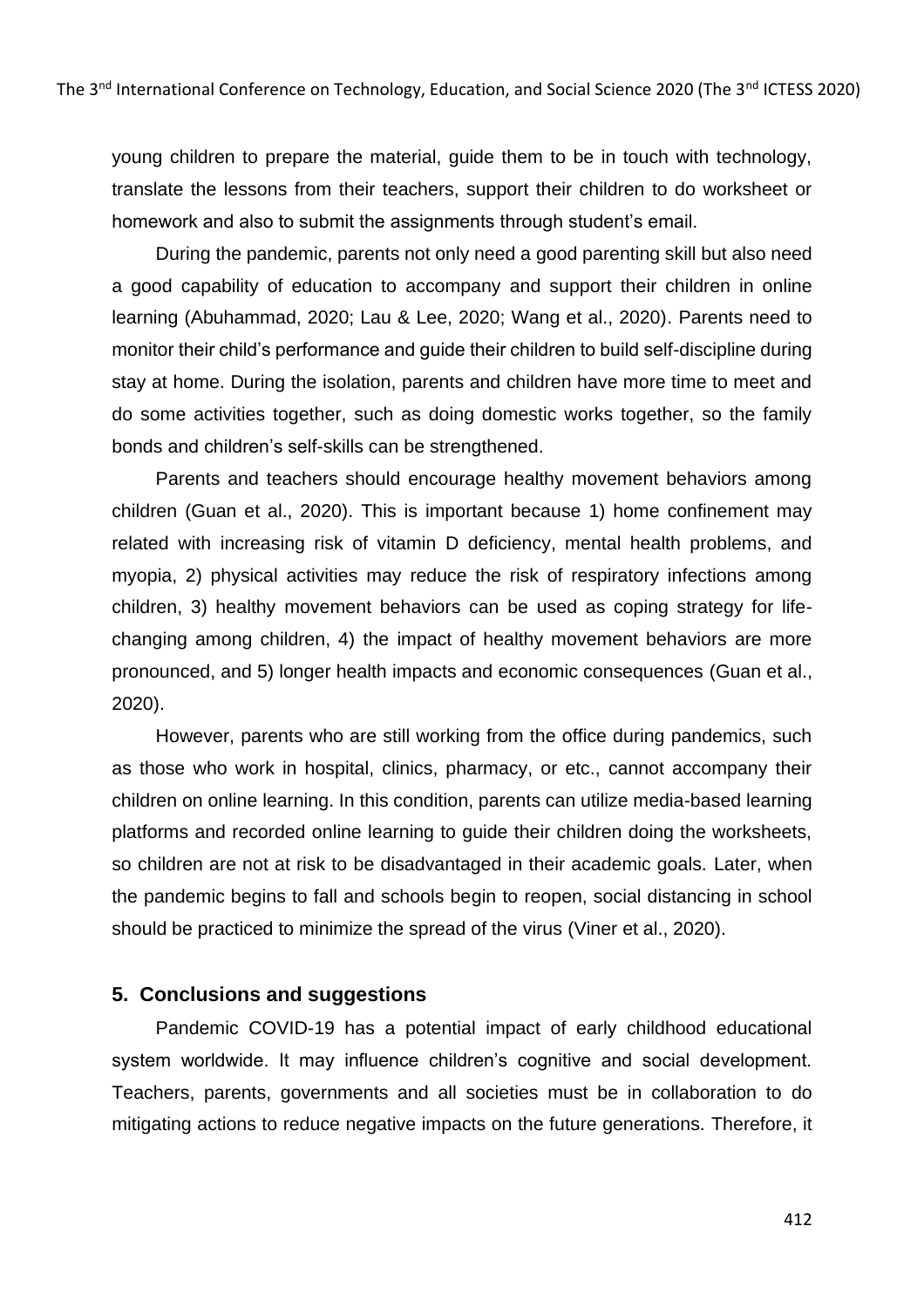is important to have good communication between parents and teachers to support early childhood online learning during the outbreak.

It is recommended to prepare the learning materials much more details to support early childhood education. It will help parents to be well prepared and more focused in supporting their young children during home learning. The promotion of the benefits of online learning should be improved, so parents will have more positive believes and attitudes, then can fully support their young age children in the online learning. Holistic and humanistic learning system for early childhood should be implemented to fulfill the rights of education among children. Moreover, the curricula guidelines should be clear and well developed to maximize the ability to utilize the online learning system. Future research is necessary to examine how online learning for very young children has created changes in academic performances.

# **Declaration of interest**

The author declares no competing interest

## **References**

- Abuhammad, S. (2020). Barriers to distance learning during the COVID-19 outbreak: A qualitative review from parents' perspective. *Heliyon*, *6*(11), e05482. https://doi.org/10.1016/j.heliyon.2020.e05482
- Azzahra, N. F. (2020). *Policy Bried No. 2: Addressing Distance Learning Barriers in Indonesia Amid the Covid-19 Pandemic*. Jakarta.
- Campbell, A. M. (2020). An increasing risk of family violence during the Covid-19 pandemic : Strengthening community collaborations to save lives. *Forensic Science International: Reports*, *2*, 1–3. https://doi.org/https://doi.org/10.1016/j.fsir.2020.100089
- Dias, M. J. A., Almodóvar, M., Atiles, J. T., Vargas, A. C., & Zúñiga León, I. M. (2020). Rising to the Challenge: Innovative early childhood teachers adapt to the COVID-19 era. *Childhood Education*, *96*(6), 38–45. https://doi.org/10.1080/00094056.2020.1846385
- Dong, C., Cao, S., & Li, H. (2020). Young children's online learning during COVID-19 pandemic: Chinese parents' beliefs and attitudes. *Children and Youth Services Review*, *118*. https://doi.org/10.1016/j.childyouth.2020.105440
- Ecker, E., & Skelly, A. (2010). Conducting a winning literature search. *Evidence-Based Spine-Care Journal*, *1*(01), 9–14. https://doi.org/10.1055/s-0028-1100887
- Guan, H., Okely, A. D., Aguilar-Farias, N., del Pozo Cruz, B., Draper, C. E., El Hamdouchi, A., … Veldman, S. L. C. (2020). Promoting healthy movement behaviours among children during the COVID-19 pandemic. *The Lancet Child and Adolescent Health*, *4*(6), 416–418. https://doi.org/10.1016/S2352- 4642(20)30131-0

Heirdsfield, A., Davis, J., Lennox, S., Walker, S., & Zhang, W. (2007). Online learning